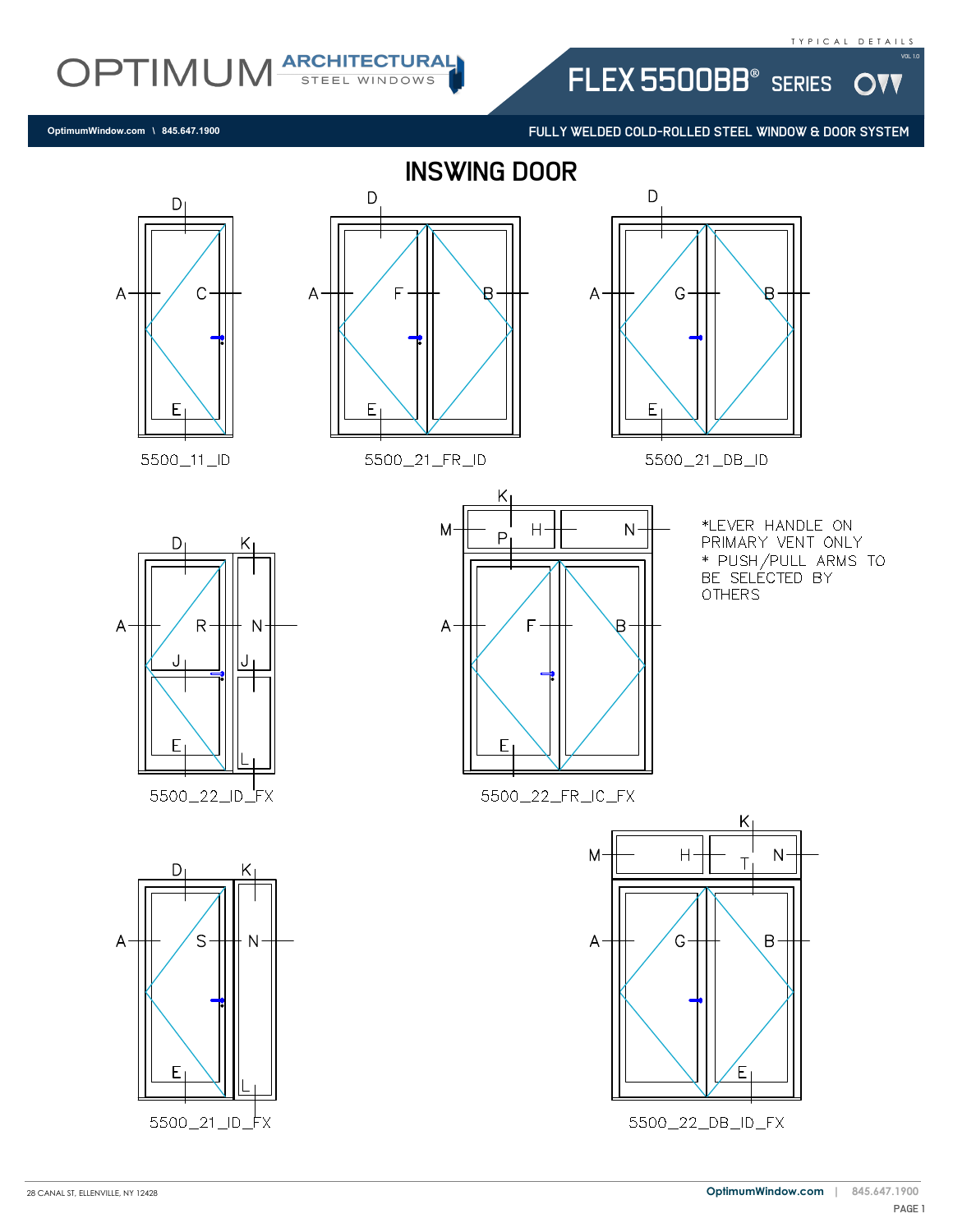FULLY WELDED COLD-ROLLED STEEL WINDOW & DOOR SYSTEM

FLEX 5500BB<sup>®</sup> SERIES

### inswing door

- 1. Snap in steel glazing bead (other options available)<br>
2. Snap fastener<br>
3. Extruded EPDM wedge gasket (by OWM)<br>
4. Glass and glazing (by others)<br>
5. Silicone cap bead (by others)<br>
6. Glazing tape
- 
- 1. Snap in steel (<br>2. Snap fastener<br>3. Extruded EPD<br>4. Glass and gla:<br>5. Silicone cap b<br>6. Glazing tape 3. Extruded EPDM wedge gasket (by OWM)
- 
- 3. Extruded EPDM wedge gask<br>4. Glass and glazing (by others)<br>5. Silicone cap bead (by others)<br>6. Glazing tape<br>7. Weather stripping<br>8. Steel flex hinge 5. Silicone cap bead (by others)<br>6. Glazing tape<br>7. Weather stripping<br>8. Steel flex hinge<br>9. Stainless steel flex handle
- 
- 
- 
- 

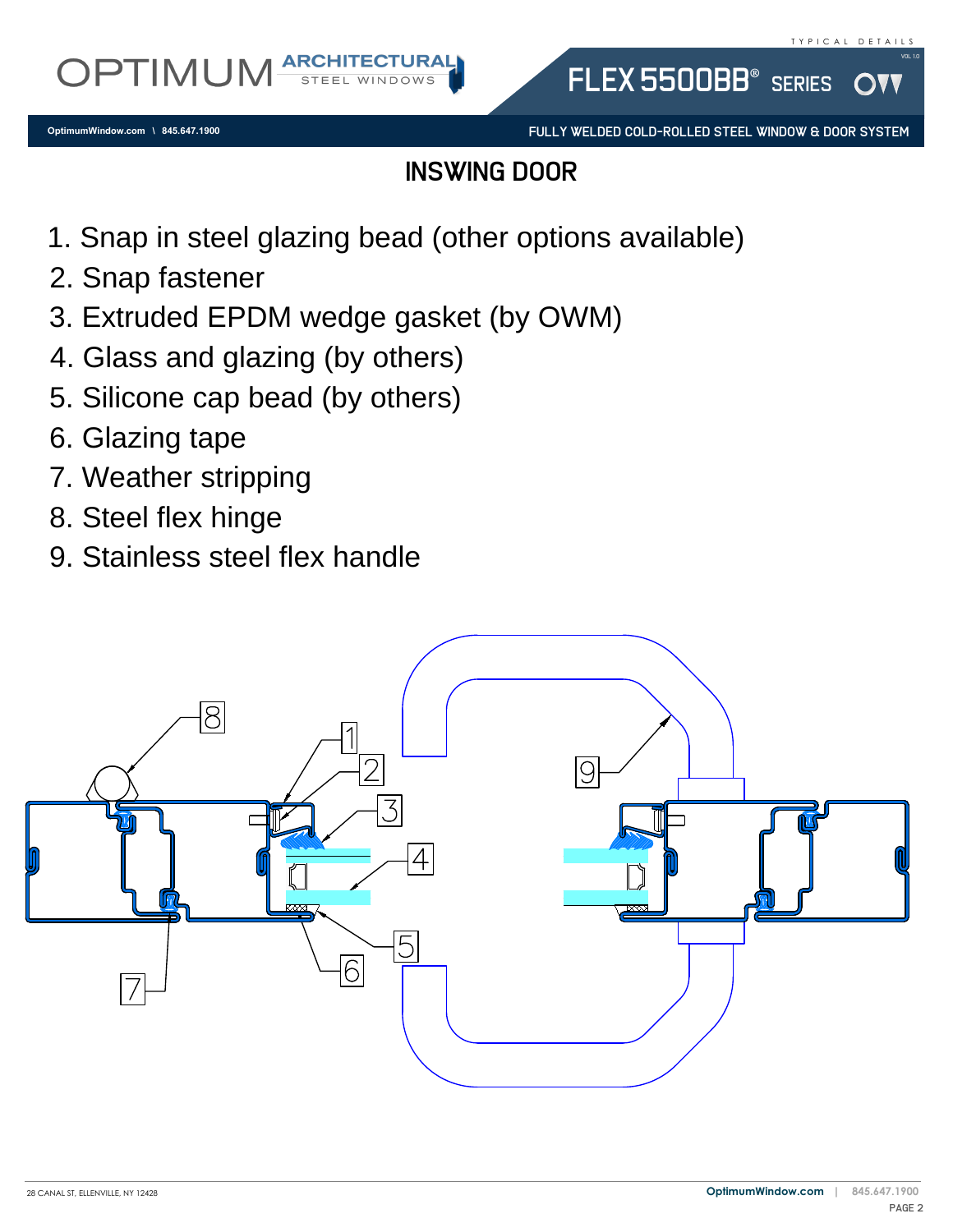OVV

Vol 1.0

# OPTIMUM ARCHITECTURAL

**OptimumWindow.com \ 845.647.1900**

FULLY WELDED COLD-ROLLED STEEL WINDOW & DOOR SYSTEM

FLEX 5500BB® SERIES

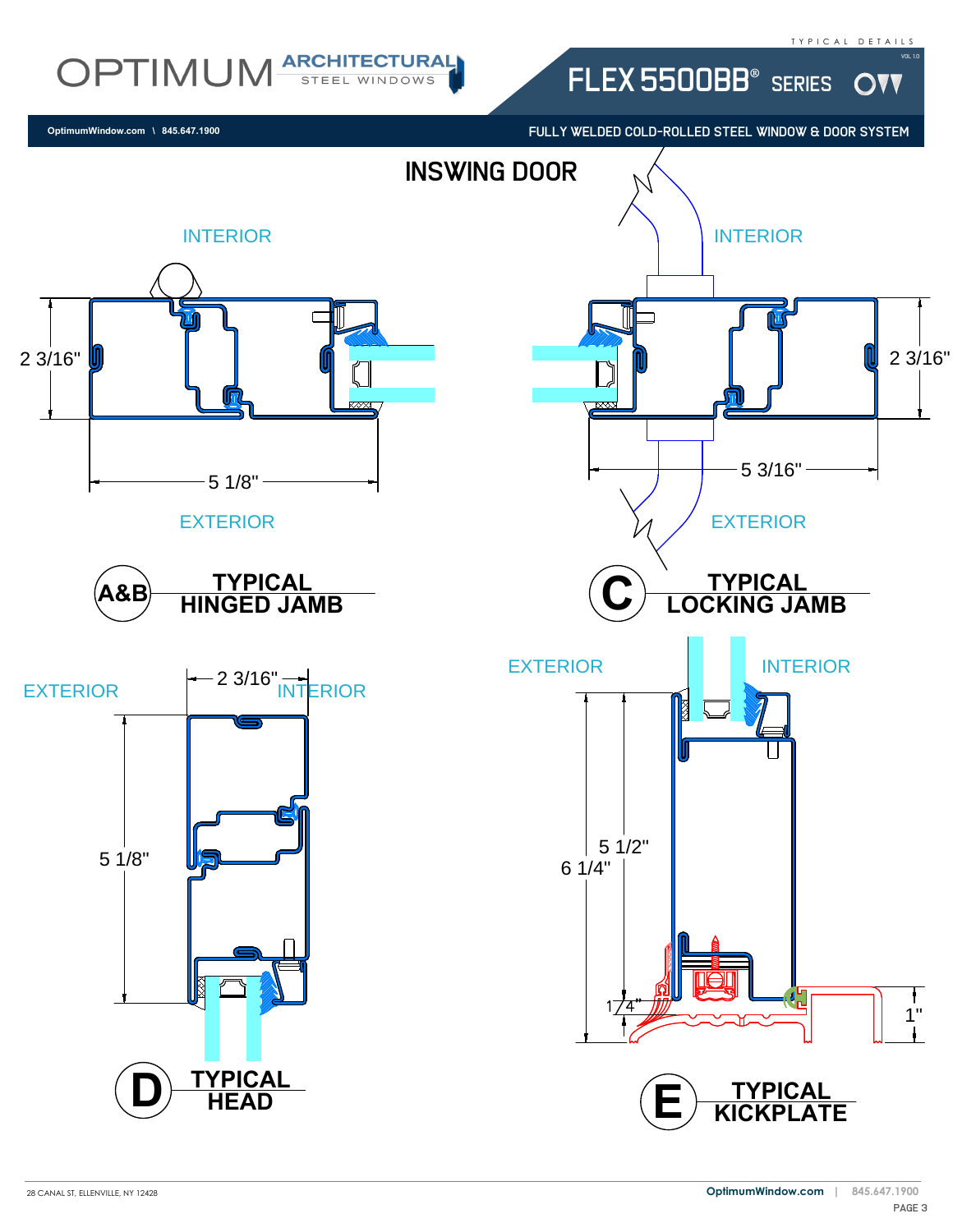**DVV** 

OPTIMUM ARCHITECTURAL

FULLY WELDED COLD-ROLLED STEEL WINDOW & DOOR SYSTEM

FLEX 5500BB® SERIES

**OptimumWindow.com \ 845.647.1900**

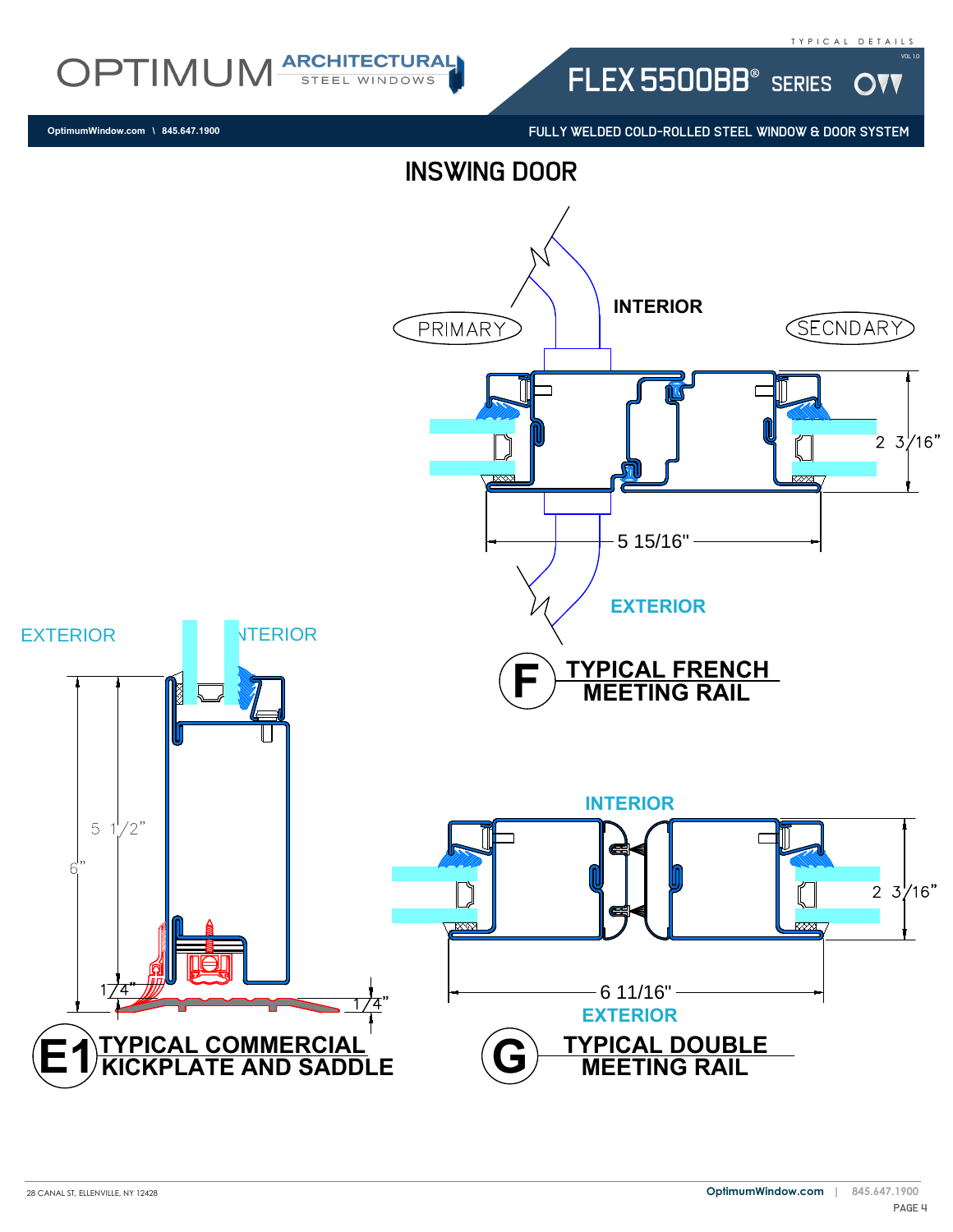W



FULLY WELDED COLD-ROLLED STEEL WINDOW & DOOR SYSTEM

FLEX 5500BB® SERIES

**OptimumWindow.com \ 845.647.1900**

## inswing door



#### EXTERIOR











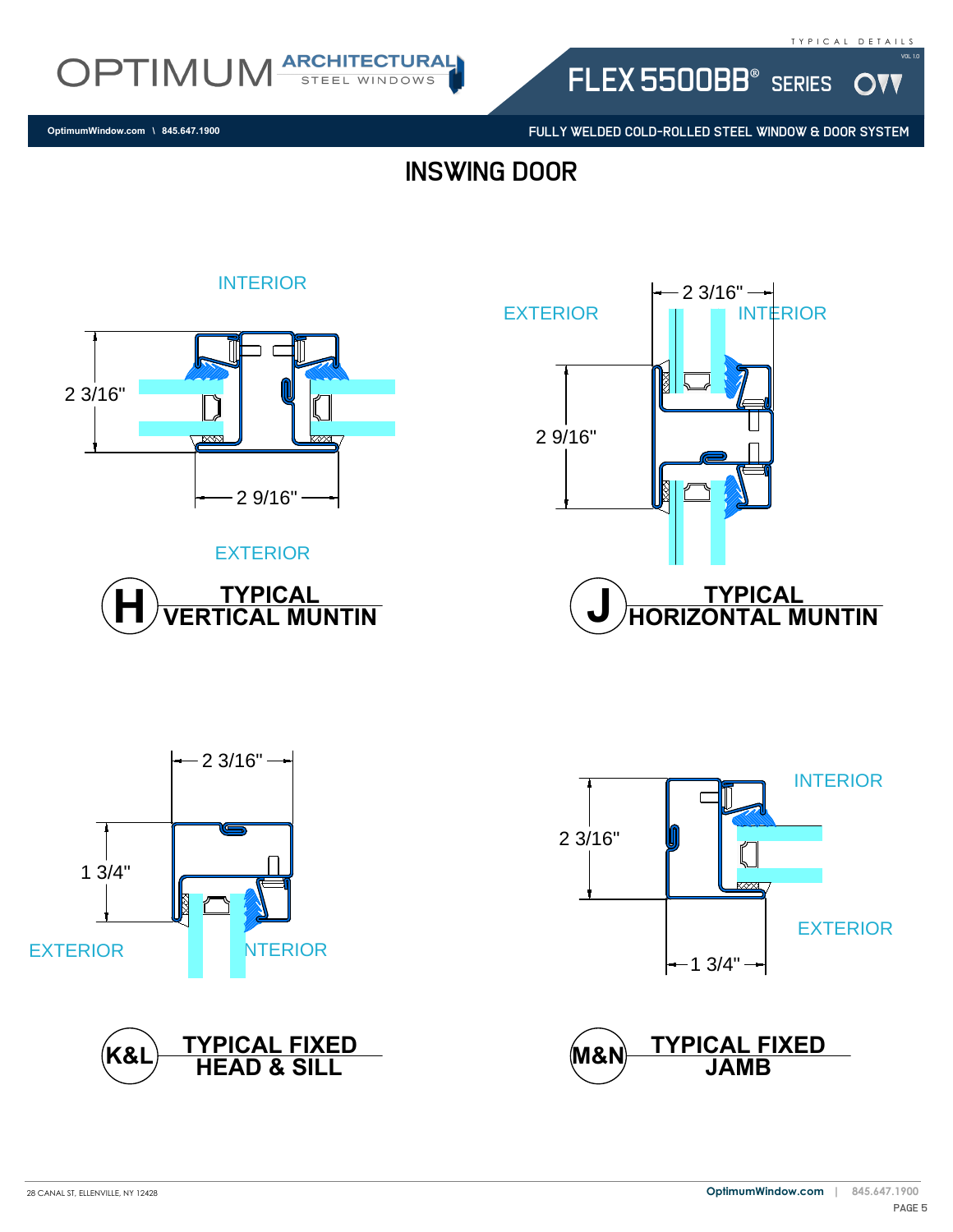OVV

Vol 1.0

## OPTIMUM ARCHITECTURAL

FULLY WELDED COLD-ROLLED STEEL WINDOW & DOOR SYSTEM

FLEX 5500BB<sup>®</sup> SERIES